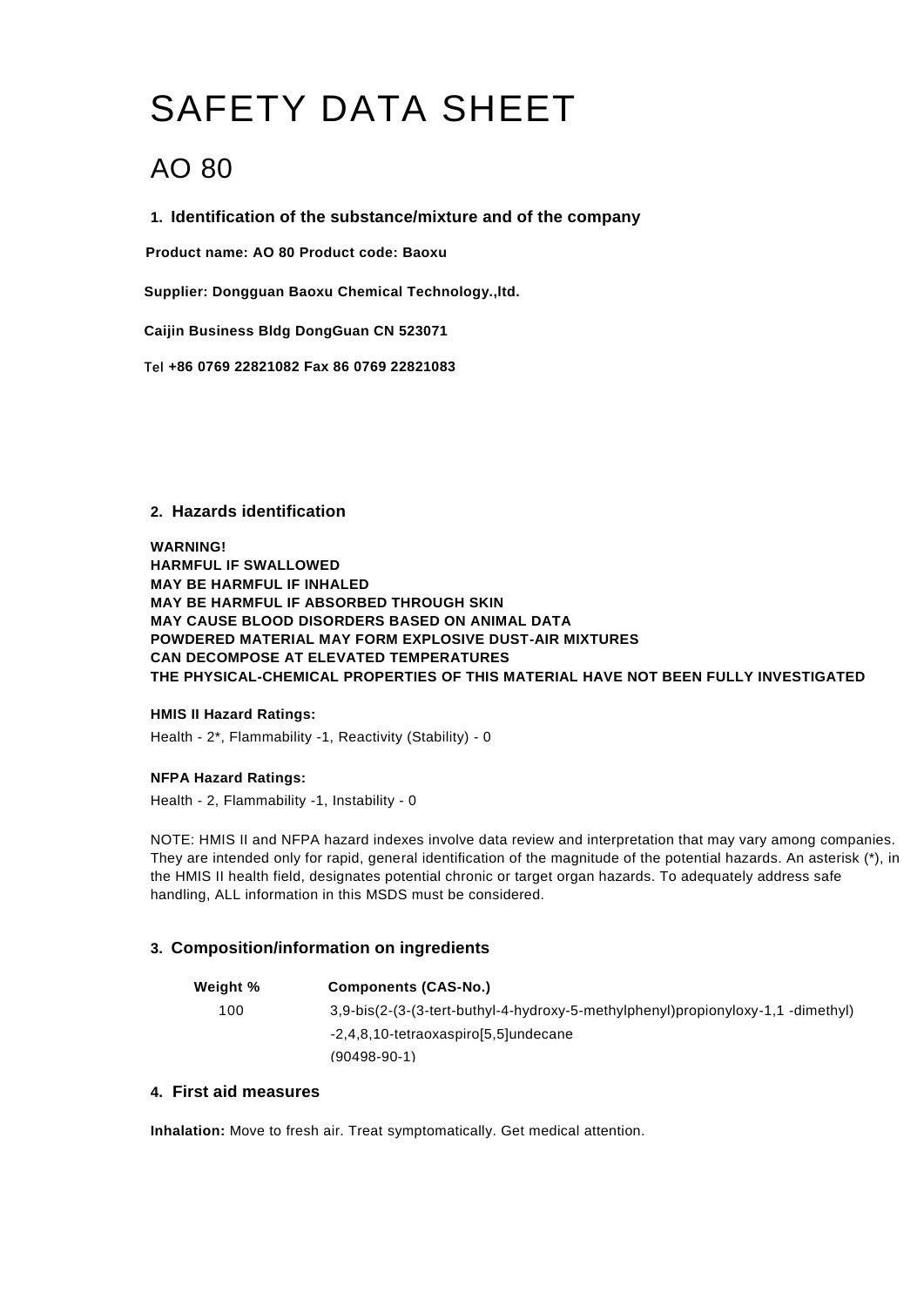**Eyes:** Any material that contacts the eye should be washed out immediately with water. Get medical attention if symptoms occur.

**Skin:** In case of contact, immediately flush skin with plenty of water for at least 15 minutes while removing contaminated clothing and shoes. Get medical attention if symptoms occur. Wash contaminated clothing before re-use. Destroy or thoroughly clean contaminated shoes.

**Ingestion:** Only induce vomiting at the instruction of medical personnel. Call a physician or poison control center immediately. Never give anything by mouth to an unconscious person.

#### **5. Fire-fighting measures**

**Extinguishing Media:** water spray, carbon dioxide (CO2), dry chemical.

**Special Fire-Fighting Procedures:** Wear self-contained breathing apparatus and protective clothing.

**Hazardous Combustion Products:** Carbon oxides

**Unusual Fire and Explosion Hazards:** Fire or high temperatures may cause decomposition. Dust may form explosive mixture in air.

#### **6. Accidental release measures**

**Methods for cleaning up:** Shovel into suitable container for disposal. Avoid dust formation. Clean surface thoroughly to remove residual contamination.

#### **7. Handling and storage**

**Personal precautions:** Avoid breathing dust. Avoid contact with eyes, skin, and clothing. Ensure adequate ventilation. Wash thoroughly after handling.

**Prevention of Fire and Explosion:** Keep away from heat and sources of ignition. Dust may form explosive mixture in air. Minimize dust generation and accumulation. Ensure adequate ventilation. Refer to NFPA Pamphlet No. 654, "Prevention of Fire and Dust Explosions in the Chemical, Dye, Pharmaceutical, and Plastics Industries." Keep from contact with oxidizing materials.

**Storage:** Keep container tightly closed. Keep away from incompatible substances (see Incompatibility section.)

#### **8. Exposure controls**

#### **Occupational exposure controls:** Not established

**Ventilation:** Good general ventilation should be used. Ventilation should be sufficient so that applicable occupational exposure limits are not exceeded. Ventilation rates should be matched to conditions. Supplementary local exhaust ventilation, closed systems, or respiratory protection may be needed in special circumstances.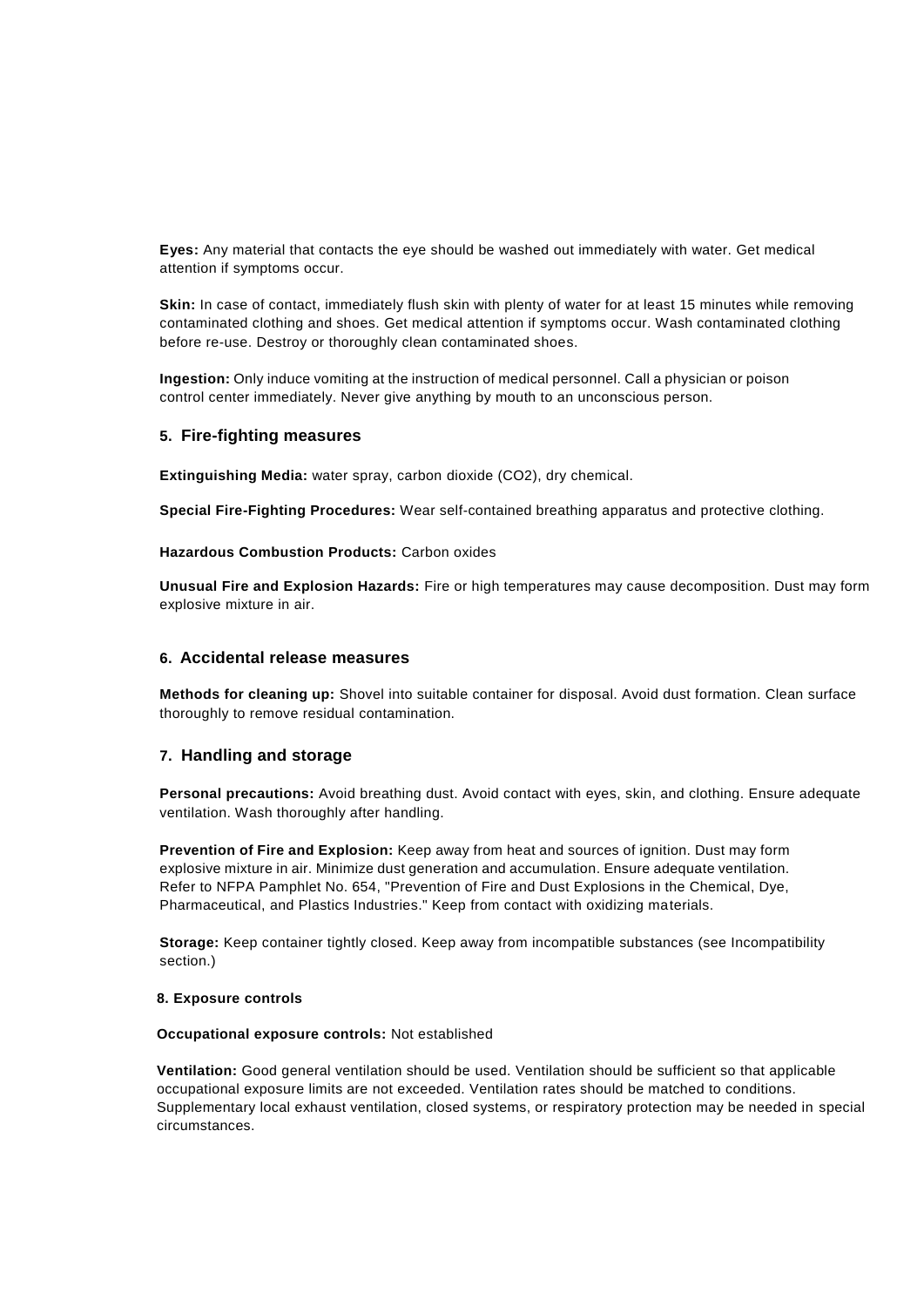**Respiratory protection:** If engineering controls do not maintain airborne concentrations to an acceptable level, an approved respirator must be worn. Respirator type: N95 Particulate Filter. If respirators are used, a program should be instituted to assure compliance with OSHA Standard 29 CFR 1910.134.

**Eye protection:** Wear safety glasses with side shields (or goggles).

**Skin and body protection:** Wear impervious gloves and protective clothing appropriate for the risk of exposure.

**Recommended Decontamination Facilities:** Safety shower, eye wash, washing facilities as appropriate to condition of use.

#### **9.Physical and Chemical Properties**

**Physical form:** solid

**Colour:** white

**Odour:** odourless

**Specific gravity:** No data available

**Vapour pressure:** No data available

**Vapor density (air = 1):** No data available

**Volatile fraction by weight:** No data available

**Melting point/range:** 110-125 C

**Water solubility:** No data available

**pH:** not applicable

**Flash point:** not applicable, combustible solid

#### **10.Stability and reactivity**

**Stability:** Not fully evaluated. Materials containing similar structural groups can decompose if heated.

**Incompatibility:** Strong oxidizing agents.

**Hazardous decomposition products:** None under normal conditions of use.

**Hazardous Polymerization:** Hazardous polymerisation does not occur.

#### **11.Toxicological information**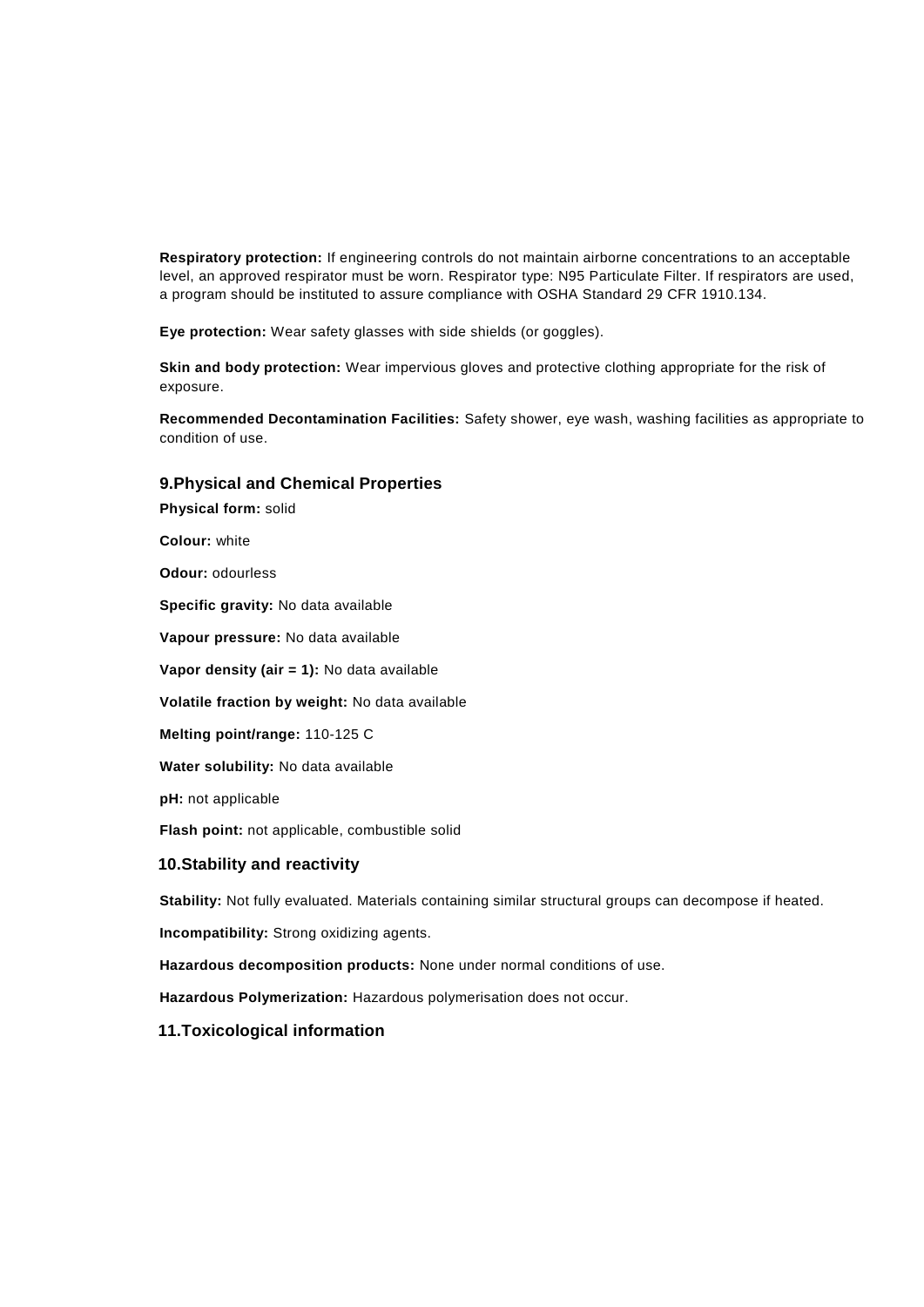#### **Effects of Exposure**

**General advice:** May cause blood disorders based on animal data.

**Inhalation:** May be harmful if inhaled.

**Eyes:** No specific hazard known. May cause transient irritation.

**Skin:** May be harmful if absorbed through skin.

**Ingestion:** Harmful if swallowed.

#### **Acute Toxicity Data:**

Oral LD50 (rat): > 5,000 mg/kg Dermal LD50: > 2,000 mg/kg Skin irritation: None. Skin Sensitization: negative Eye irritation: Slight irritation

Definitions for the following section(s): LOEL =lowest-observed-effect level, LOAEL = lowestobserved-adverse-effect, NOAEL = no observed-adverse-effect level, NOEL =no-observed-effect level.

#### **Repeated dose toxicity:**

Oral (90 days, female rat): NOAEL; 105 mg/kg/day (target organ effects: clinical chemistry changes, blood effects) Oral (90 days, female rat): NOEL; 11 mg/kg/day (target organ effects: clinical chemistry changes, blood effects) Oral (90 days, male rat): NOAEL; 74 mg/kg/day (target organ effects: clinical chemistry

#### **12. Ecological information**

Data for this substance have been used to estimate its environmental impact. Potential Toxicity: Fish LC50:  $> 100$  mg/l

Organics Readily Degradable: Not readily biodegradable.

#### **13. Disposal considerations**

Discharge, treatment, or disposal is subject to national, state, provincial, or municipal laws. Since emptied containers retain product residue, follow label warnings even after container is emptied.

#### **14. Transport information**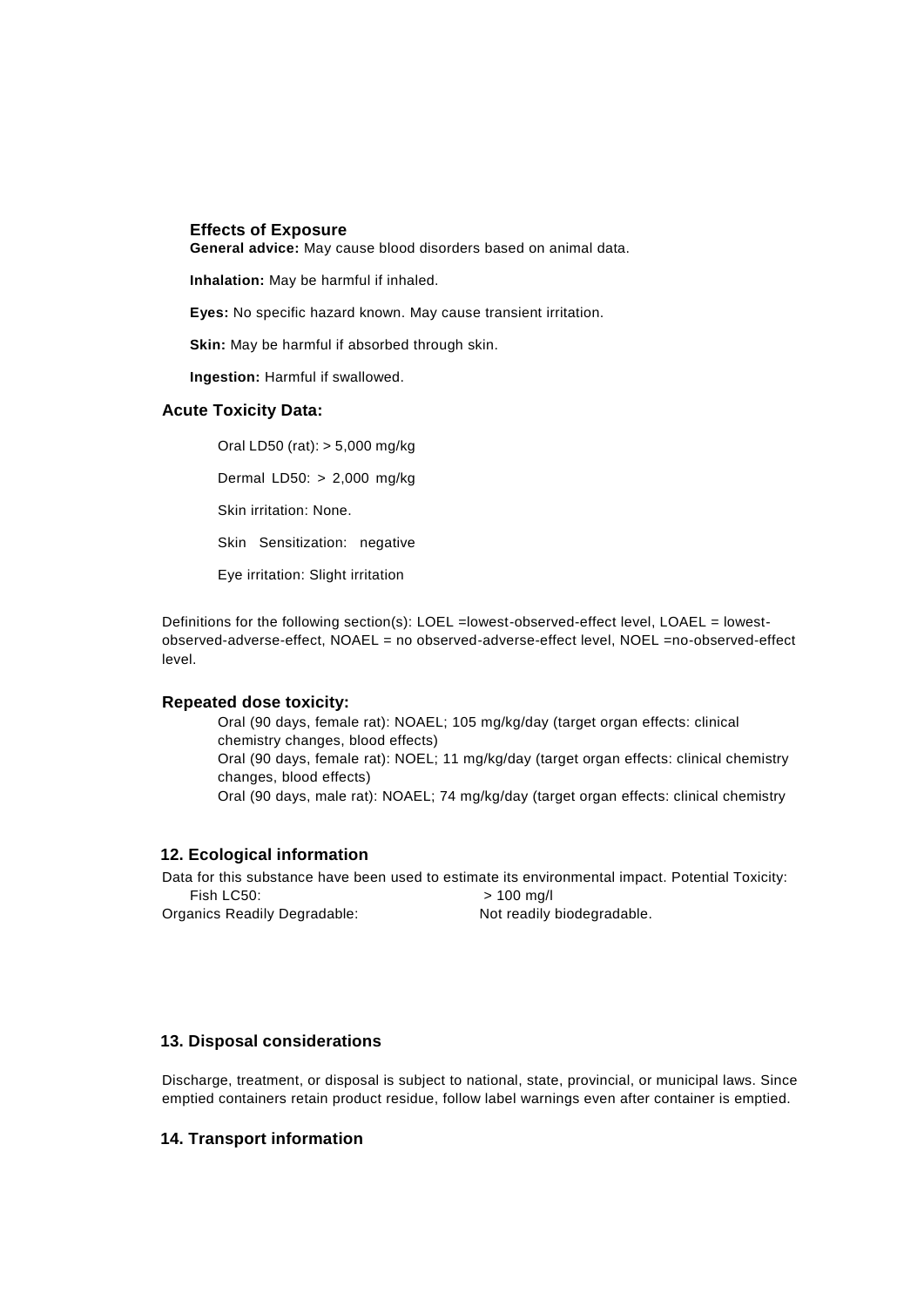Not regulated for all modes of transportation.

#### **15. Regulatory information**

**U.S. California Prop. 65:** none

**Carcinogenicity Classification (components present at 0.1% or more):**

International Agency for Research on Cancer (IARC): none

American Conference of Governmental Industrial Hygienists (ACGIH): none

U.S. National Toxicology Program (NTP): none

U.S. Occupational Safety and Health Administration (OSHA): none

**Chemical(s) subject to the reporting requirements of U.S. Section 313 or Title III of the Superfund Amendments and Reauthorization Act (SARA) of 1986 and 40 CFR Part 372:** none

#### **16. Other information**

**US/Canadian Label Statements:**

**WARNING! HARMFUL IF SWALLOWED MAY BE HARMFUL IF INHALED MAY BE HARMFUL IF ABSORBED THROUGH SKIN MAY CAUSE BLOOD DISORDERS BASED ON ANIMAL DATA POWDERED MATERIAL MAY FORM EXPLOSIVE DUST-AIR MIXTURES CAN DECOMPOSE AT ELEVATED TEMPERATURES THE PHYSICAL-CHEMICAL PROPERTIES OF THIS MATERIAL HAVE NOT BEEN FULLY INVESTIGATED**

Avoid breathing dust. Avoid contact with eyes, skin, and clothing. Minimize dust generation and accumulation. Ensure adequate ventilation. Wash thoroughly after handling.

**FIRST AID:** If swallowed, only induce vomiting as directed by medical personnel. Never give anything by mouth to an unconscious person. Call a physician or poison control center immediately. If inhaled, move to fresh air. Treat symptomatically. Get medical attention. In case of skin contact, immediately flush with plenty of water for at least 15 minutes while removing contaminated clothing and shoes. Get medical attention if symptoms occur. Wash contaminated clothing before re-use. Destroy or thoroughly clean contaminated shoes.

Keep out of reach of children.

For additional information, see Material Safety Data Sheet (MSDS) for this material.